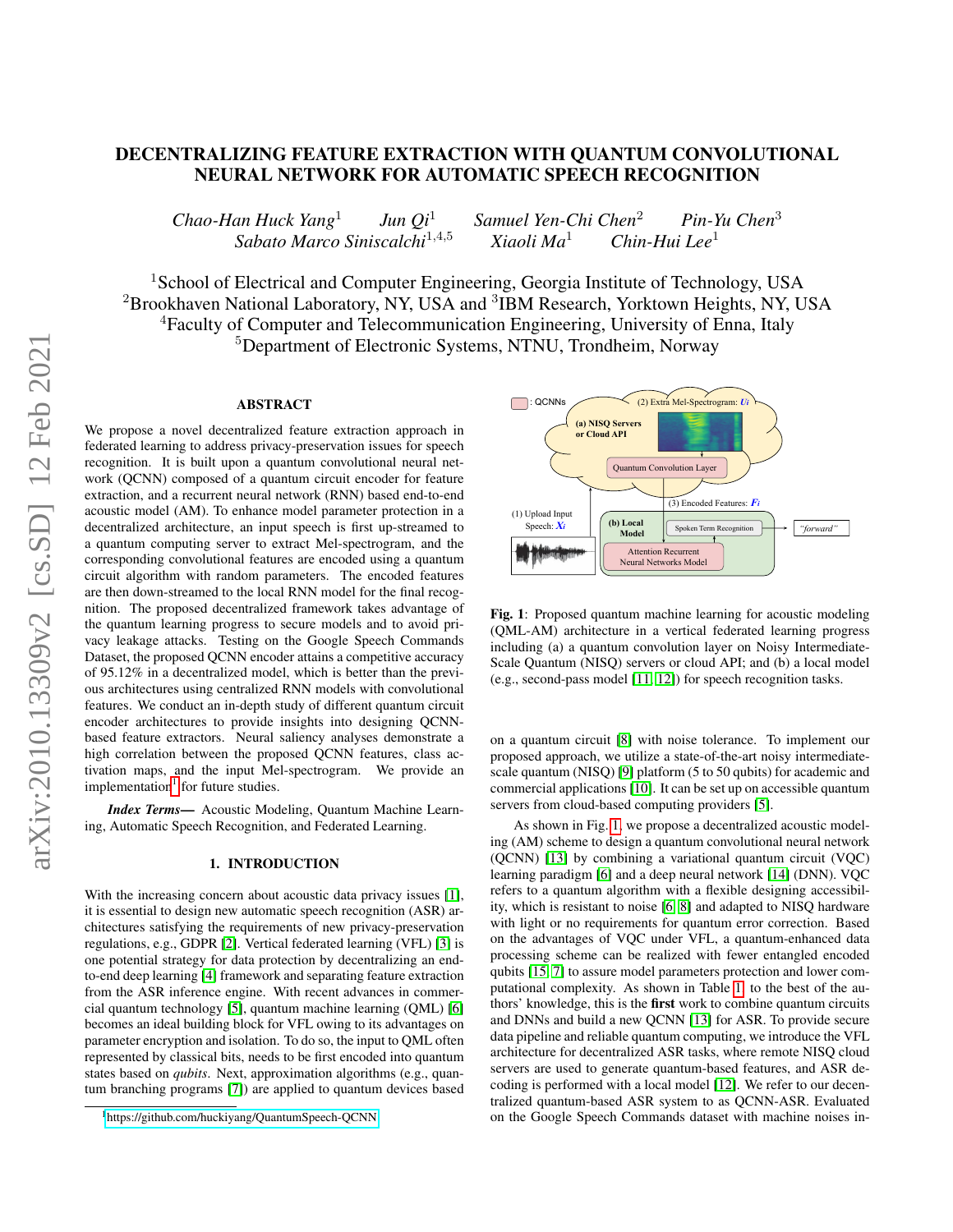<span id="page-1-0"></span>Table 1: An overview of machine learning approaches and related key properties. CQ stands for a hybrid classical-quantum (CQ) [\[15\]](#page-4-14) model using in this paper. QA stands for quantum advantages [\[8\]](#page-4-9), which are related to computational memory and parameter protection. VQC indicates the variational quantum circuit. VFL means vertical federated leaning [\[3\]](#page-4-2). DNN stands for deep neural network [\[4\]](#page-4-3)

| Approach  | Input       | Learning Model | Output      | Properties               |
|-----------|-------------|----------------|-------------|--------------------------|
| Classical | <b>bits</b> | DNN and more.  | <b>bits</b> | Easy implementation      |
| Ouantum   | qubits      | VOC and more.  | qubits      | OA but limited resources |
| hybrid CO | <b>bits</b> | $VOC + DNN$    | <b>bits</b> | Accessible OA over VFL   |

curred from quantum computers, the proposed QCNN-ASR framework attains a competitive 95.12% accuracy on word recognition.

## 2. RELATED WORK

### 2.1. Quantum Machine Learning for Signal Processing

QML [\[6\]](#page-4-5) has been shown advantages in terms of lower memory storage, secured model parameters encryption, and good feature representation capabilities [\[8\]](#page-4-9). There are several variants (e.g., adiabatic quantum computation [\[9\]](#page-4-10), and quantum circuit learning [\[16\]](#page-4-15)). In this work, we use the hybrid classical-quantum algorithm [\[13\]](#page-4-12), where the input signals are given in a purely classical format (aka, numerical format, e.g., digital image), and a quantum algorithm is employed in the feature learning phase. Quantum circuit learning is regarded as the most accessible and reproducible QML for signal processing [\[15\]](#page-4-14), such as supervised learning in the design of quantum support vector machine [\[8\]](#page-4-9). Indeed, it has been widely used, and it consists only of quantum logic gates with a possibility of deferring an error correction [\[6,](#page-4-5) [16\]](#page-4-15).

#### 2.2. Deep Learning with Variational Quantum Circuit

In the NISQ era [\[10\]](#page-4-11), quantum computing devices are not errorcorrected, and they are therefore not fault-tolerant. Such a constraint limits the potential applications on NISQ technology, especially for large quantum circuit depth, and a large number of qubits. However, Mitarai *et al.*'s seminal work [\[6\]](#page-4-5) describes a framework to build machine learning models on NISQ. The key idea is to employ VQC [\[17\]](#page-4-16), which are subject to an iterative optimization processes, so that the effects of noise in the NISQ devices can potentially be absorbed into these learned circuit parameters. Recent litterature reports about several successful machine learning applications based on VQC, for instance, deep reinforcement learning [\[18\]](#page-4-17), and function approximation [\[6\]](#page-4-5). VQCs are also used in constructing quantum machine learning models capable of handling sequential patterns, such as the dynamics of of certain physical systems [\[19\]](#page-4-18). It should be noted that the input dimension of the input in [\[19\]](#page-4-18) is rather limited [\[18\]](#page-4-17) because of stringent requirements of currently available quantum simulators, or real quantum devices.

### 2.3. Quantum Learning and Decentralized Speech Processing

Although quantum technology is quite new, there have been some attempts in exploiting it for speech processing. For example, Li *et al.* [\[20\]](#page-4-19) proposed a speech recognition system with quantum backpropagation (QBP) simulated by fuzzy logic computing. However, QBP is not using the qubit directly in a real-world quantum device, and the approaches hardly demonstrates the quantum advantages inherent in this computing scheme. Moreover, the QBP solution can be complicated to large-scale ASR tasks with parameters protection.

From a system perspective, these accessible quantum advantages from VQL, including encryption and randomized encoding, are prominent requirements for federated learning systems, such as distributed ASR. Cloud computing-based federated architectures [\[3\]](#page-4-2) have been proven the most effective solutions for industrial applications, demonstrating quantum advantages using commercial NISQ servers [\[5\]](#page-4-4). More recent works on federated keyword spotting [\[1\]](#page-4-0), distributed ASR [\[21\]](#page-4-20), improved lite audio-visual processing for local inference [\[22\]](#page-4-21), and federated n-gram language [\[11\]](#page-4-7) marked the the importance of privacy-preserving learning under the requirement of acoustic and language data protection.

## 3. DESIGNING QUANTUM CONVOLUTIONAL NEURAL NETWORKS FOR SPEECH RECOGNITION

In this section, we present our framework showing how to design a federated architecture based QCNN composed of quantum computing and deep learning for speech recognition.

#### 3.1. Speech Processing under Vertical Federated Learning

We consider a federated learning scenario for speech processing, where the ASR system includes two blocks deployed between a local user, and a cloud server or application interface (API), as shown in Fig. [1.](#page-0-1) An input speech signal,  $x_i$ , is collected at the local user and up-streamed to a cloud server where Mel spectrogram feature vectors are extracted,  $\mathbf{u}_i$ . Mel spectrogram features are the input of a quantum circuit layer, Q, that learns and encodes patterns:

<span id="page-1-1"></span>
$$
f_i = \mathbf{Q}(\mathbf{u}_i, \mathbf{e}, \mathbf{q}, \mathbf{d}),
$$
 where  $\mathbf{u}_i = \text{Mel-Spectrogram}(\mathbf{x}_i).$  (1)

In Eq. [\(1\)](#page-1-1), the computation process of a quantum neural layer, Q, depends on the encoding initialization e, the quantum circuit parameters, q, and the decoding measurement d. The encoded features,  $f_i$ , will be down-streamed back to the local user and used for training the ASR system, more specifically the acoustic model (AM). Proposed decentralized-VFL speech processing model reduces the risk of parameter leakages [\[23,](#page-4-22) [1,](#page-4-0) [11\]](#page-4-7) from attackers, and avoids privacy issues under GDPR, with its architecture-wise advantages [\[24\]](#page-4-23) on encryption [\[16\]](#page-4-15) and without accessing the data directly [\[3\]](#page-4-2).

<span id="page-1-2"></span>

(a) QCNN Computing Process.



**Fig. 2:** *The proposed variational quantum circuit for*  $2 \times 2$  *QCNN.* 

#### 3.2. Quantum Convolutional Layer

Motivated by using VQC as a convolution filter with a quantum kernel, QCNN [\[13\]](#page-4-12) was recently proposed to extend CNN's properties to the quantum domain for image processing on a digital simulator and requires only fewer qubits to construct a convolution kernel during the QML progress. A QCNN consists of several quantum convolutional filters, and each quantum convolutional filter transforms input data using a quantum circuit that can be designed in a structured or a randomized fashion.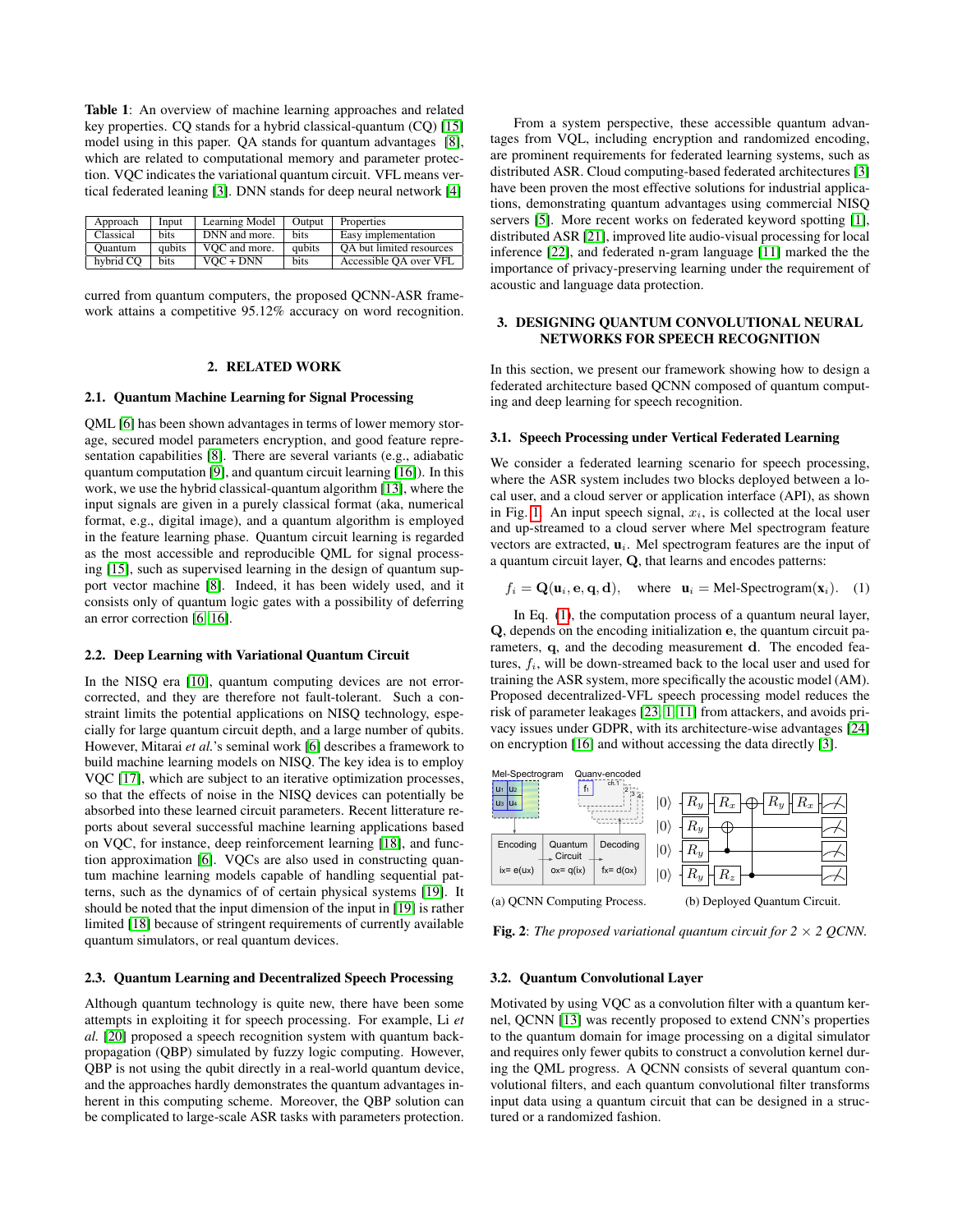Figure [2](#page-1-2) (a) show our implementation of a quantum convolutional layer. The quantum convolutional filter is consists of (i) the encoding function  $e(\cdot)$ , (ii) the decoding operation  $d(\cdot)$ , and (iii) the quantum circuit  $q(\cdot)$ . In detail, the following steps are performed to obtain the output of a quantum convolutional layer:

- The 2D Mel-spectrogram input vectors are chunked into several  $2 \times 2$  patches, and the  $n^{th}$  patch is fed into the quantum circuit and encoded into intial quantum states,  $I_x[n] =$  $e(\mathbf{u}_i[n])$ .
- The initial quantum states go through the quantum circuit with the operator  $q(\cdot)$ , and generate  $\hat{O}_x[n] = q(\mathbf{I}_x[n])$ .
- The outputs after applying the quantum circuit are necessarily measured by projecting the qubits onto a set of quantum state basis that spans all of the possible quantum states and quantum operations. Thus we get the desired output value,  $f_{\mathbf{x},n} = d(\mathbf{O}_{\mathbf{x}}[n])$ . More details refer to the implementation<sup>1</sup>.

## 3.3. Random Quantum Circuit

We deploy a random quantum circuit to realize a simple circuit  $U$ in which the circuit design is randomly generated per QCNN model for parameter protection. An example of random quantum circuit is shown in Figure [2](#page-1-2) (b), where the quantum gates  $R_x, R_y$  and  $R_z$  and CNOT are applied. The classical vectors are initially encoded into a quantum state  $\Phi_0 = |0000\rangle$ , and the encoded quantum states go through the quantum circuit  $U$  for the following phases as:

**Phase 1:**  $\Phi_1 = R_y|0\rangle R_y|0\rangle R_y|0\rangle R_y|0\rangle.$ **Phase 2:**  $\Phi_2 = (R_x R_y | 0 \rangle) \text{CNOT} (R_y | 0 \rangle) R_y | 0 \rangle R_z R_y | 0 \rangle.$ **Phase 3:**  $\Phi_3 = \text{CNOT}((R_x R_y | 0\rangle))\text{CNOT}(R_y | 0\rangle)R_y | 0\rangle R_z R_y | 0\rangle.$ **Phase 4:**  $\Phi_4 = R_x R_y \Phi_3$ 

Besides, since random quantum circuit may involve many CNOT gates which bring about many unexpected noisy signals under the current non error-corrected quantum devices and the connectivity of physical qubits, we limit the number of qubits to small numbers to avoid exceeding the noise tolerance capabilities of VQC. In the simulation on CPU, we use PennyLane [\[7\]](#page-4-6), which is an opensource programming software for differentiable programming of quantum computers, to generate the random quantum circuit, and we build the random quantum circuit based on the Qiskit [\[25\]](#page-4-24) for simulation with the noise model from IBM quantum machines with 5 and 15 qubits, which is advanced than simulation only results [\[13\]](#page-4-12).

<span id="page-2-0"></span>

Fig. 3: The proposed QCNN architecture for ASR tasks.

#### 3.4. Attention Recurrent Neural Networks

We use a benchmark deep attention recurrent neural network (RNN) [\[14\]](#page-4-13) model from [\[26\]](#page-4-25) as our baseline architecture for a local model (e.g., second-pass models [\[11,](#page-4-7) [12\]](#page-4-8)) in the VFL setting. The model is composed of two layers of bi-directional long short-term memory [\[14\]](#page-4-13) and a self-attention encoder [\[27\]](#page-4-26) (dubbed RNN<sub>Att</sub>). In [\[26\]](#page-4-25), this RNN model has been reported the best results over the other DNN based solutions included DS-CNN [\[28\]](#page-4-27) and ResNet [\[29\]](#page-4-28) for spoken word recognition.

To reduce architecture-wise variants on our experiments, we conduct ablation studies and propose an advanced attention RNN model with a U-Net encoder [\[30\]](#page-4-29) (denoted as  $RNN_{UAtt}$ ). As shown in Fig. [3,](#page-2-0) a series of multi-scale convolution layers (with a

channel size of 8-16-8) will apply on quantum-encoded (quanv) or neural convolution-encoded (conv) features to improve generalization of acoustic by learning scale-free representations [\[30\]](#page-4-29). We use  $RNN_{Att}$  and  $RNN_{UAtt}$  in our experiments to evaluate the advantages of using the proposed QCNN model. As shown in Fig [3](#page-2-0) (b), we provide a loss calculation layer on the RNN backbone for our local model. For spoken word recognition, we use the cross-entropy loss for classification. The loss layer could further be replaced by connectionist temporal classification (CTC) loss [\[31\]](#page-4-30) for a large-scale continuous speech recognition task in our future study.

# 4. EXPERIMENTS

## 4.1. Experimental Setup

As initial assessment of the viability our novel proposed framework, we have selected a limited-vocabulary yet reasonably challenging speech recognition task, namely the Google Speech Command-V1 [\[29\]](#page-4-28). For spoken word recognition, we use the ten-classes set-ting that includes the following frequent speech commands<sup>[2](#page-2-1)</sup>: ['left', 'go', 'yes', 'down', 'up', 'on', 'right', 'no', 'off', 'stop'], with a total of 11,165 training examples, and 6,500 testing examples with the background white noise setup [\[29\]](#page-4-28). The Mel-scale spectrogram features are extracted from the input speech using the Librosa library; this step takes place in the NISQ server. The input Mel-scale feature is actually a 60-band Mel-scale, and 1024 discrete Fourier transform points into the quantum circuit as the required VFL setting. The experiments with the local model are carried out with Tensorflow, which is used to implement DNNs and visualization.

<span id="page-2-2"></span>

Fig. 4: Visualization of the encoded features from different types of convolution layers. The audio transcription is "yes" of the input.

#### 4.2. Encoded Acoustic Features from Quantum Device

The IBM Qiskit quantum computing tool [\[25\]](#page-4-24) is used to simulate the quantum convolution. We first use Qiskit to collect compiling noises from two different quantum computers. We then load those recorded noise to the Pennylane-Qiskit extension in order to simulate noisy quantum circuit experiments for virtualization. According to previous investigations [\[19,](#page-4-18) [18\]](#page-4-17), the proposed noisy quantum device setup can be complied with NISQ directly and attains results close to those obtained using NISQ directly . The chosen setup preserves quantum advantages on randomization and parameter isolation.

Visualization of Acoustic Features. To better understand the nature of the encoded representation of our acoustic speech features,

<span id="page-2-1"></span><sup>2</sup>[https://ai.googleblog.com/2017/08/launching-speech-commands](https://ai.googleblog.com/2017/08/launching-speech-commands-dataset.html)[dataset.html](https://ai.googleblog.com/2017/08/launching-speech-commands-dataset.html)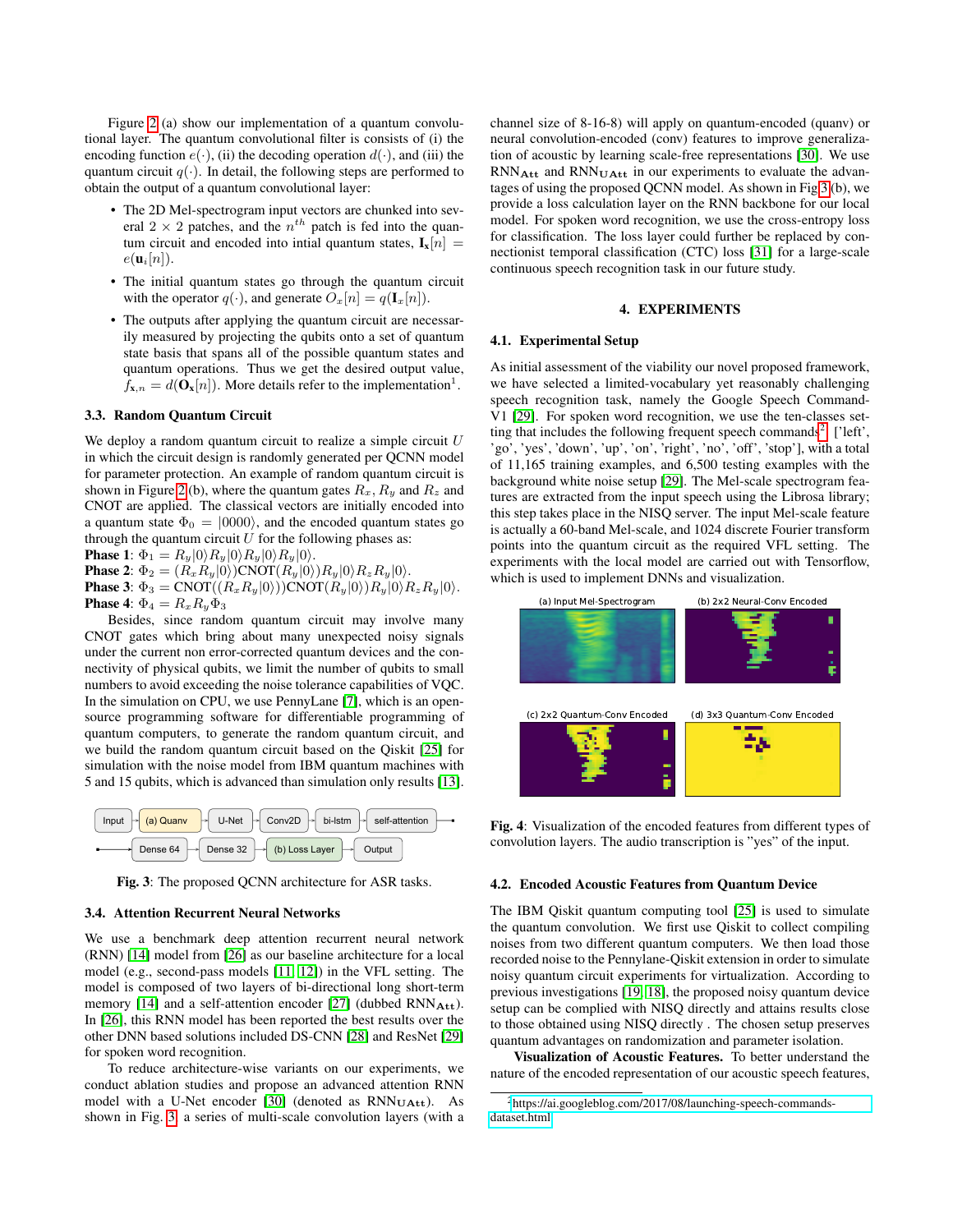we visualize the encoded features and acoustic patterns extracted from different encoders. Fig. [4](#page-2-2) shows QCNN-encoded results with a  $2\times2$  kernel (in panel (c)), which seems to better relate to the acoustic pattern shown in the Mel spectrogram shown in panel (a), since it well captures energy patterns in both high and low-frequency regions. The latter becomes more evident by comparing panel (c) with the features encoded with a  $3\times3$  kernel given in panel (d). Finally, the neural network-based convolution layer reported in panel (b) shows similar results with those in panel (c), but it presents a lower intensity in the high-frequency regions. We will discuss its relationship between recognition performance later in Section [4.4.](#page-3-0)

## 4.3. Performance of Spoken-Word Recognition

We conduct experiments on the spoken-word recognition task and compared the improved performance from an additional quantum convolution layer with a  $2\times 2$  kernel (4 qubits) and a neural convolution layer with a  $2 \times 2$  kernel in Table [2.](#page-3-1) From the experiments, the recognition models with additional quantum convolution show better accuracy than the baseline models [\[26\]](#page-4-25). The modified model with a U-Net encoder, RNN<sub>UAtt</sub>, achieves the best performance of  $95.12\pm0.18\%$  on the evaluation data, which is better than the reproduced RNN<sub>Att</sub> baseline (94.21 $\pm$ 0.30%) for the recognition setup.

<span id="page-3-1"></span>Table 2: Comparisons of spoken-term recognition on Google Commands dataset with the noise setting [\[29\]](#page-4-28) for classification accuracy  $(Acc)$   $\pm$  standard deviation. The additional convolution (conv) and quantum convolution (quanv) layer have the same  $2\times 2$  kernel size.

| Model                       | Acc. $(\uparrow)$ | Parameters (Memory) $(\downarrow)$ |
|-----------------------------|-------------------|------------------------------------|
| $RNN_{\text{Att}}$ [26]     | $94.21 \pm 0.30$  | 170,915 (32-bits)                  |
| $Conv + RNN_{Att}$          | $94.32 + 0.26$    | 174,975 (32-bits)                  |
| $Quanv + RNN_{Att}$         | $94.75 \pm 0.17$  | $174,955$ (32-bits) + 4 (qubits)   |
| $RNN_{\text{UAtt}}$         | $94.72 + 0.23$    | 176,535 (32-bits)                  |
| $Conv + RNN_{UAtt}$         | $94.74 \pm 0.25$  | 180,595 (32-bits)                  |
| Quany + $RNN_{\text{UAtt}}$ | $95.12 \pm 0.18$  | $180,575$ (32-bits) + 4 (qubits)   |

## <span id="page-3-0"></span>4.4. A Study on QCNN Architectures

Next we experiment with various new QCNN [\[13\]](#page-4-12) architectures for ASR with different combinations of quantum encoders and neural acoustic models. First, we study the quantum convolution encoder with different kernel sizes. From previous works [\[19,](#page-4-18) [18\]](#page-4-17), the current commercial NISQ devices would be challenging to provide reproducible and stable results with a size of qubits larger than 15. We thus design our quantum convolutional encoders under this limitation with a kernel size of  $1 \times 1$  (1 qubit),  $2 \times 2$  (4 qubits), and  $3 \times 3$  (9 qubits). We select two open source neural AMs as the local model, DS-CNN [\[28\]](#page-4-27), and ResNet [\[29\]](#page-4-28), from the previous works testing on the Google Speech Commands dataset. As shown in the bar charts in Fig. [5,](#page-3-2) OCNNs with the  $2\times 2$  kernel show better accuracy and lower deviations than all other models tested. QCNN attains 1.21% and 1.47% relative improvements over DS-CNN and ResNet baseline, respectively. On the other hand, QCNNs with the  $3\times3$  kernel show the worst accuracy when compared with other configurations. Increasing the kernel size does not always guarantee improved performances in the design of QCNN for the evaluation. The encoded features obtained with a  $3\times3$  quantum kernel used to train AMs, as shown in Fig. [4\(](#page-2-2)d), are often too sparse and not as discriminative when compared to those obtained with  $1 \times 1$  and  $2 \times 2$  quantum kernels, as indicated in Fig. [4\(](#page-2-2)b) and Fig. [4\(](#page-2-2)c), respectively.

<span id="page-3-2"></span>

Fig. 5: Performance studies of different quantum kernel size (dubbed kr) with DNN acoustic models for designing QCNN models.

<span id="page-3-3"></span>

Fig. 6: Interpretable neural saliency results by class activation mapping [\[32\]](#page-4-31) over (a) Mel spectrogram features with audio transcription of "on"; (b) a  $2\times 2$  quantum convolution layer followed by  $RNN_{\text{UAtt}}$ ; (c) a well-trained 2×2 neural convolution layer followed by RNN<sub>UAtt</sub>, and (d) baseline RNN<sub>UAtt</sub>.

#### 4.5. A Saliency Study by Acoustic Class Activation Mapping

We use a benchmark neural saliency technique by class activation mapping (CAM) [\[32\]](#page-4-31) over different neural acoustic models to highlight the responding weighted features that activate the current output prediction. As shown in Fig. [6,](#page-3-3) QCNN (b) learns much more correlated and richer acoustic features than RNN with a convolution layer and baseline model [\[26\]](#page-4-25). According to the CAM displays, the activated hidden neurons learn to identify related low-frequency patterns when making the ASR prediction from an utterance "on."

## 5. CONCLUSION

In this paper, we propose a new feature extraction approach to decentralized speech processing to be used in vertical federated learning that facilitates model parameter protection and preserves interpretable acoustic feature learning via quantum convolution. The proposed QCNN models show competitive recognition results for spoken-term recognition with stable performance from quantum machines when learning compared with classical DNN based AM models with the same convolutional kernel size. Our future work includes incorporating QCNN into continuous ASR. Although the proposed VFL based ASR architecture fulfilling some data protection requirements by decentralizing prediction models, more statistical privacy measurements [\[24\]](#page-4-23) will be deployed to enhance the proposed QCNN models from the other privacy perspectives [\[24,](#page-4-23) [1\]](#page-4-0).